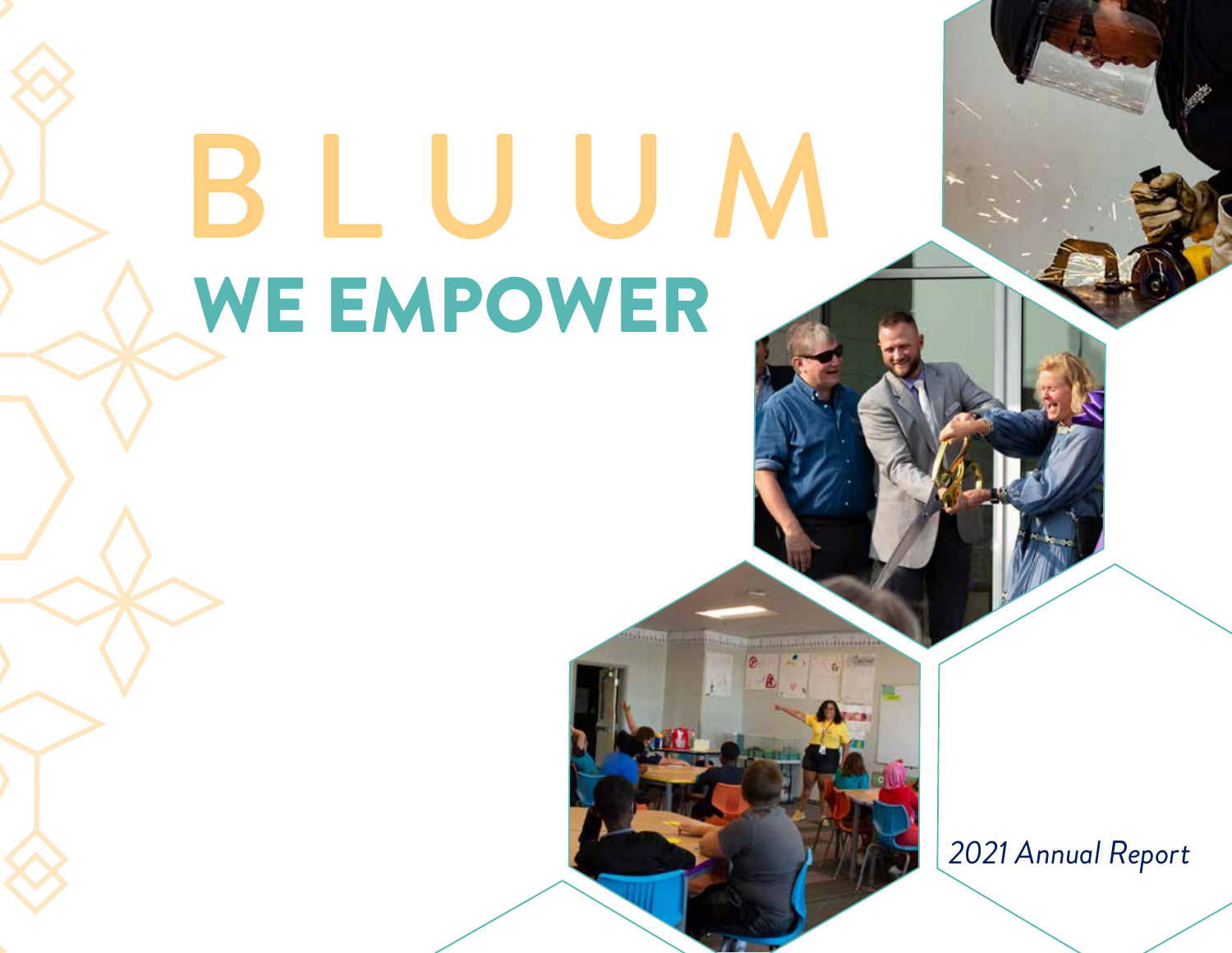



UUM **LET LEARNING GROW** 

702 W IDAHO STREET SUITE 600 BOISE, ID 83702

BLUUM.ORG

### WE BELIEVE

a robust choice of learning opportunities helps children, families and educators achieve more and do better.

### WE ARE COMMITTED

to ensuring that Idaho's children reach their fullest potential by cultivating great leaders, replicating highperforming school models, and taking risks to develop new approaches so all Idaho students have access to a great education.

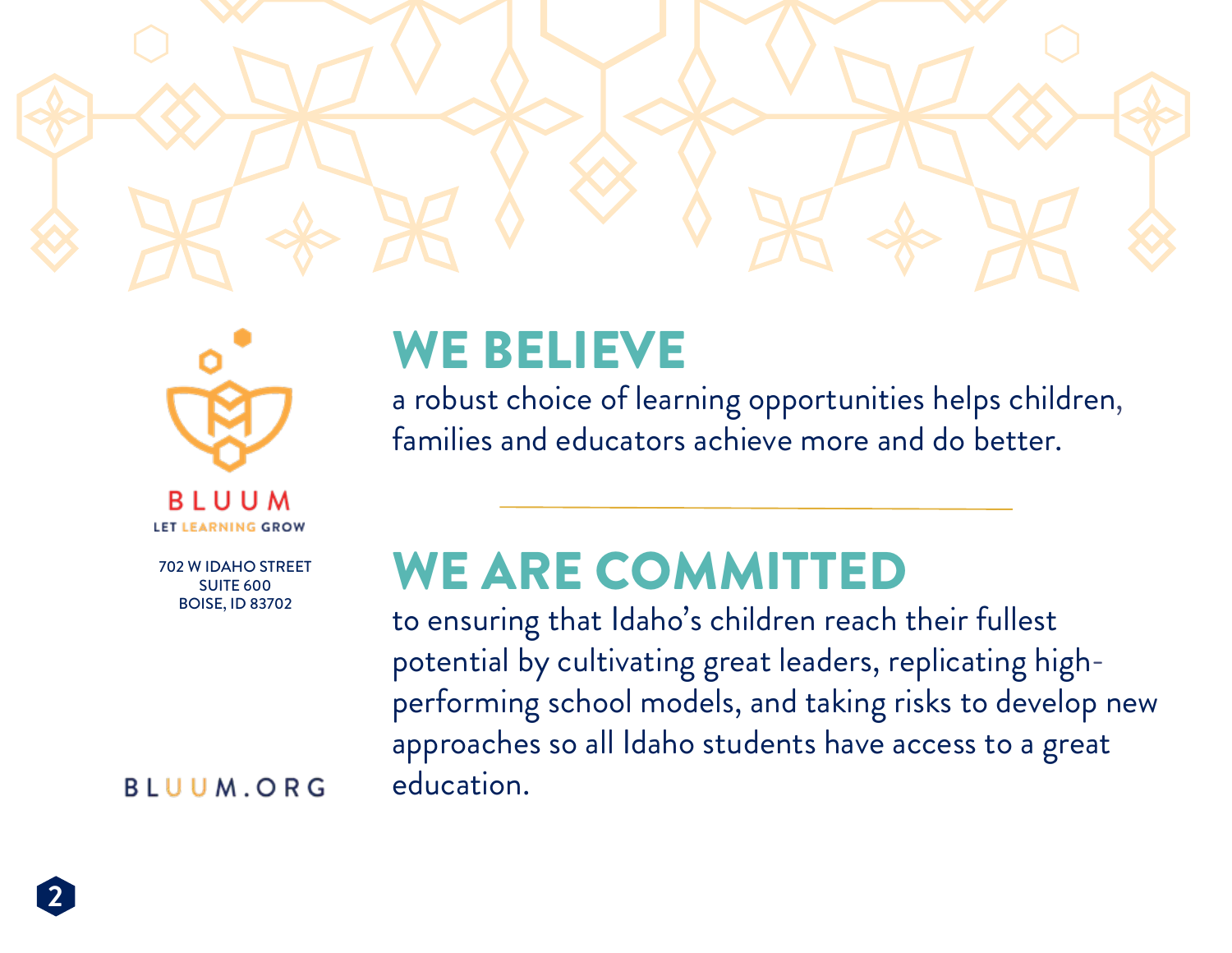### FROM OUR CEO **TABLE OF CONTENTS**



Despite the ongoing challenges, pain and uncertainties raised by the persistent COVID-19 pandemic, Bluum expanded its new school work and partnerships in 2021. We operated in the spirit of "We Empower Through Service."

We have the privilege of serving some of Idaho's finest school leaders in helping them educate and support their thousands of families and students. In 2021, the real heroes in our orbit were our 30 plus partner schools and their teams. These education warriors dealt with a myriad of pandemic disruptions, frustrations and setbacks. Many had to deal with personal sickness and the scare of having

COVID-19 in their own homes, they had to worry about their teachers and their students. They had to battle learning loss, student malaise, and the general exhaustion and frustration of living in a pandemic that refused to end.

Our annual report this year is dedicated to these educators in our partner schools. The activities we describe in our report could not have been possible without the sweat, toil, bravery, devotion and energy of these dedicated educators. Two data points generated by the FDR Research team as part of our Federal Charter School (CSP) Program grant captures the excellence of our school partners: 89% of their parents trusted their school "to do what is right for their child," while 90% of their parents believed their child's school "did an excellent/good job during COVID-19."

We are so proud to support and serve these hard-working people as they continue to provide an essential education to Idaho's students.



Visit our website for a fully interactive version of this report

*— Terry Ryan* DECEMBER 2021



#### OUR BOARD

TOBY PREHN *Cold Chain, LLC*

JOE BRUNO *Building Hope*

BILL RUSSELL *Northwest Nazarene University*

MARYBETH FLACHBART *Education Northwest*

WILL HUGHES *Boise State University*

RENITA THUKRAL *National Alliance for Public Charter Schools*

**3**

MARTA REYES-NEWBERRY *Reyes-Newberry & Associates*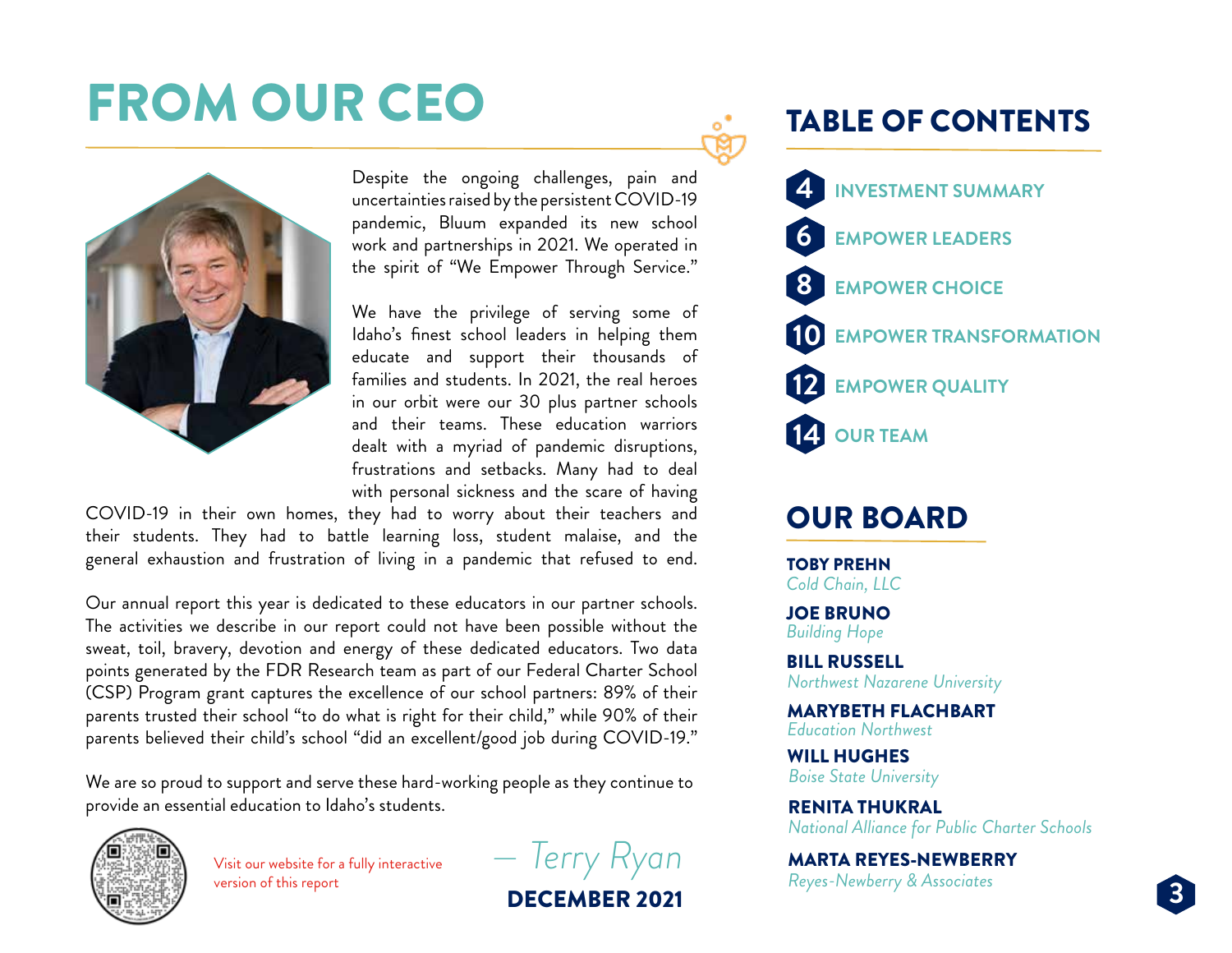### INVESTMENT SUMMARY

2015 2021

**Grants Awarded by J.A. and Kathryn Albertson Family Foundation**

\$30,749,265

**Communities of Excellence**

\$17,579,877 22 Schools

**Other Philanthropic Investments** 

**Fellowship Support**

\$6,032,700 \$2,650,000

21 Fellowships



**Total Combined Investment** \$59,661,842 **Combined Number of School Seats** 13,966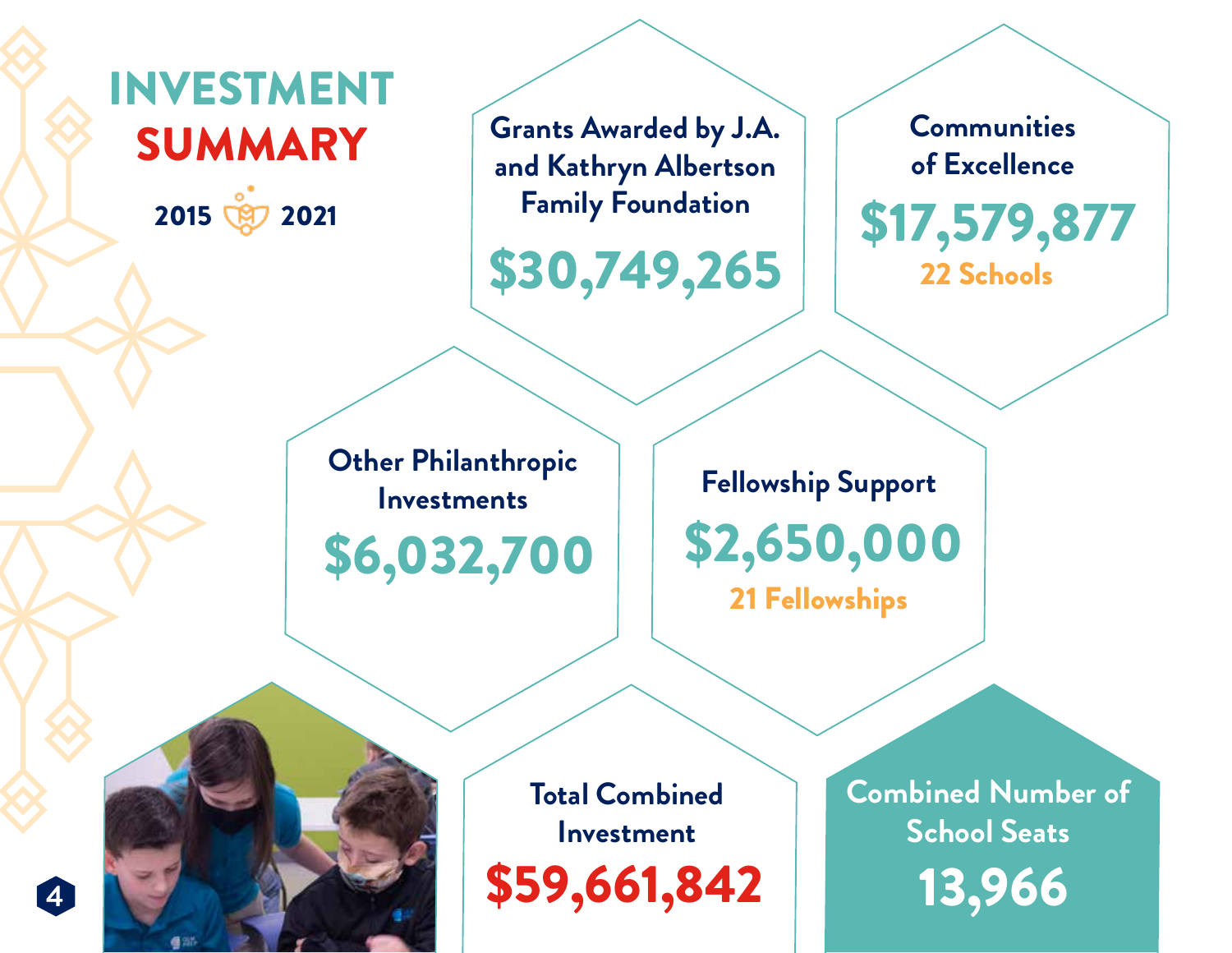### 2021 INVESTMENTS

**Grants Awarded by J.A. and Kathryn Albertson** 

\$4,137,300

**Communities of Excellence**

Family Foundation | **\$4,183,300** 7 Schools

> \$700,000 **Other Philanthropic Investments**

\$250,000 **Fellowship Support**

**Total Combined Investment**

\$9,270,600

1,978 **Total New School Seats**

**5**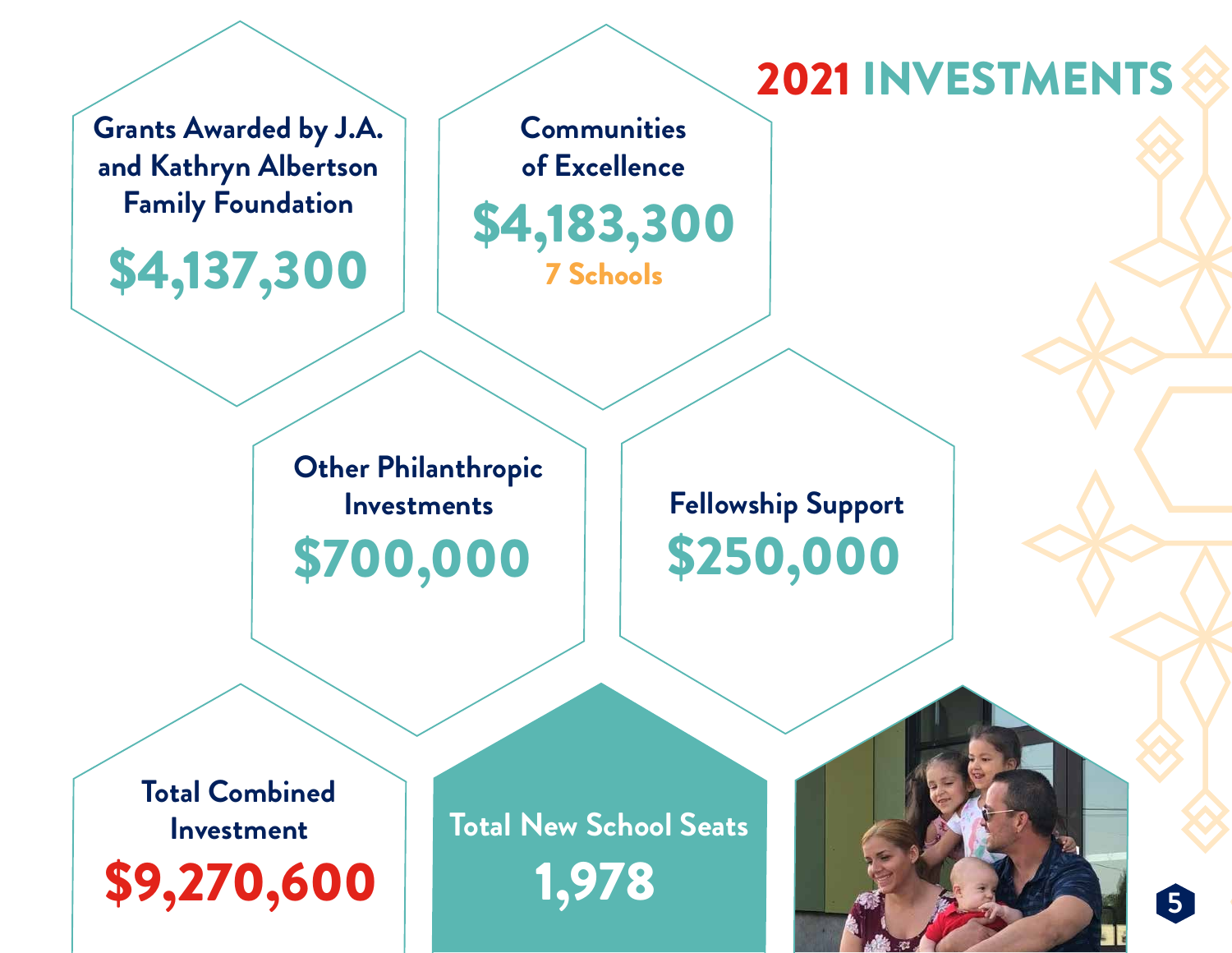### WE EMPOWER LEADERS

We empower educational leaders in the Gem State by providing a oneto two-year Idaho New School Fellowship to those who take risks and put children first. Bluum has recruited top talent to the ranks of Idaho's public charter school leadership cohort, and this year, we added two new faces. Logan Waetje will lead Elevate Academy East Idaho, and Adam Bruno will open Gem Prep: Twin Falls. We are excited to see all they will accomplish during their fellowship as they work to improve student achievement and expand school choice options for families in their communities.

**Since 2016, Bluum has supported 21 Fellows.**



"Our one year fellowship was a whirlwind. There was much to learn, and quickly, about charter schools and the approval process. We learned about the makings of good leaders. And grant writing. And school finance. And marketing. But the thing that makes the fellowship process so unique and, I think so special, is the unwavering belief and support from Bluum that you can reach your goal. And only now, several months past Cardinal Academy's opening, I realize: isn't this the very thing we are trying to instill in our own students as they face life's big challenges? I guess that you could say Bluum and JKAF empowered us in the very way we try to empower our students: by helping us learn to pivot in the face of life's difficulties, all the while providing unwavering care, belief and support."

*— Emily Bergstrom, Idaho New School Fellow, 2020-21*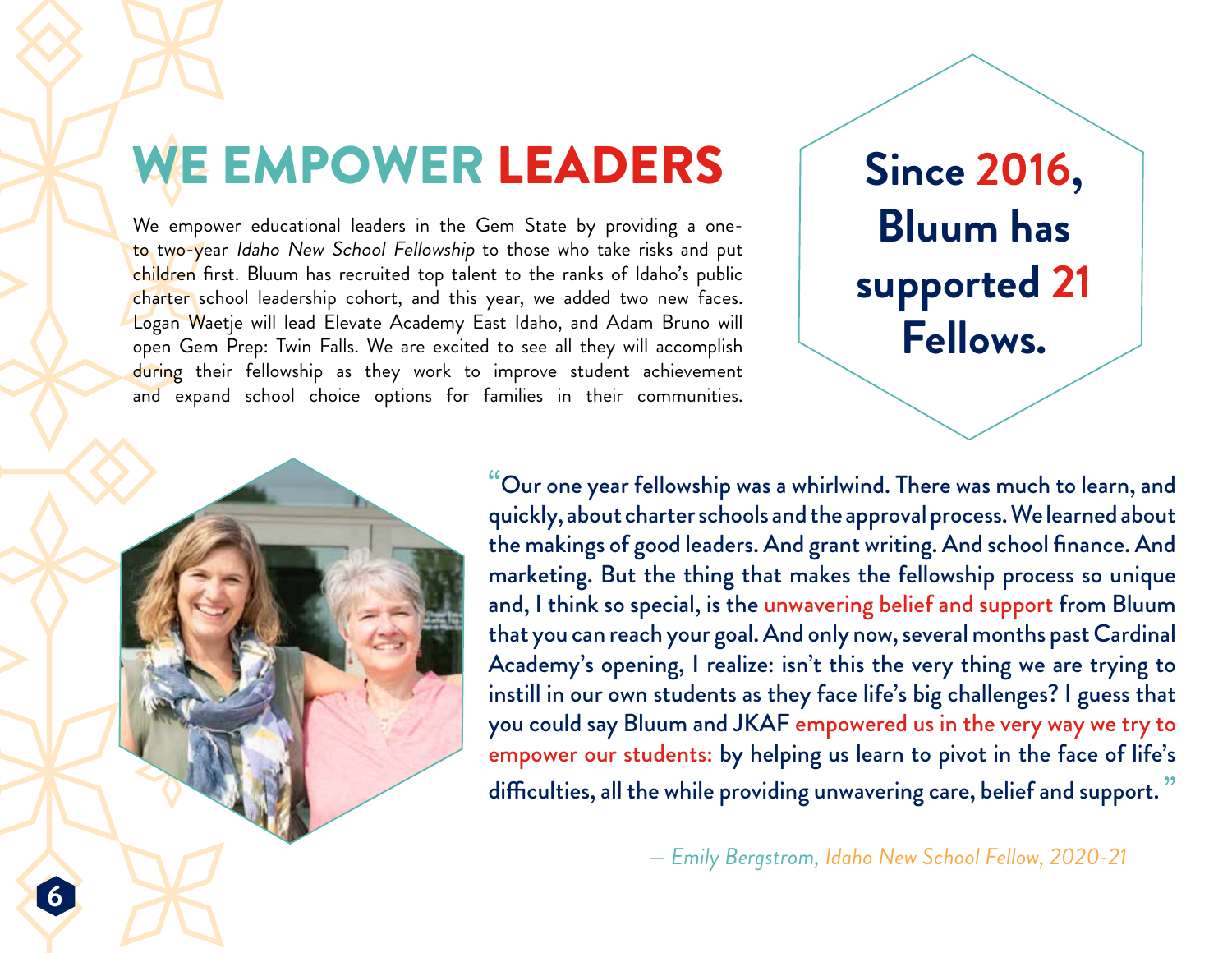### 2021 FELLOWS



#### **LOGAN WAETJE**

#### *Elevate Academy East Idaho*

"I am so excited to bring new and great opportunities to students in the greater Idaho Falls area. Idaho Falls is growing rapidly and I can't wait to prepare students for the jobs that will facilitate this growth."



#### *Gem Prep: Twin Falls*

"I love the work Gem Prep does, so when I saw Gem Prep had the opportunity partnering with Bluum to create another school and be able to spread our mission  $-$  I was like  $-$  I want to be a part of that."



**7**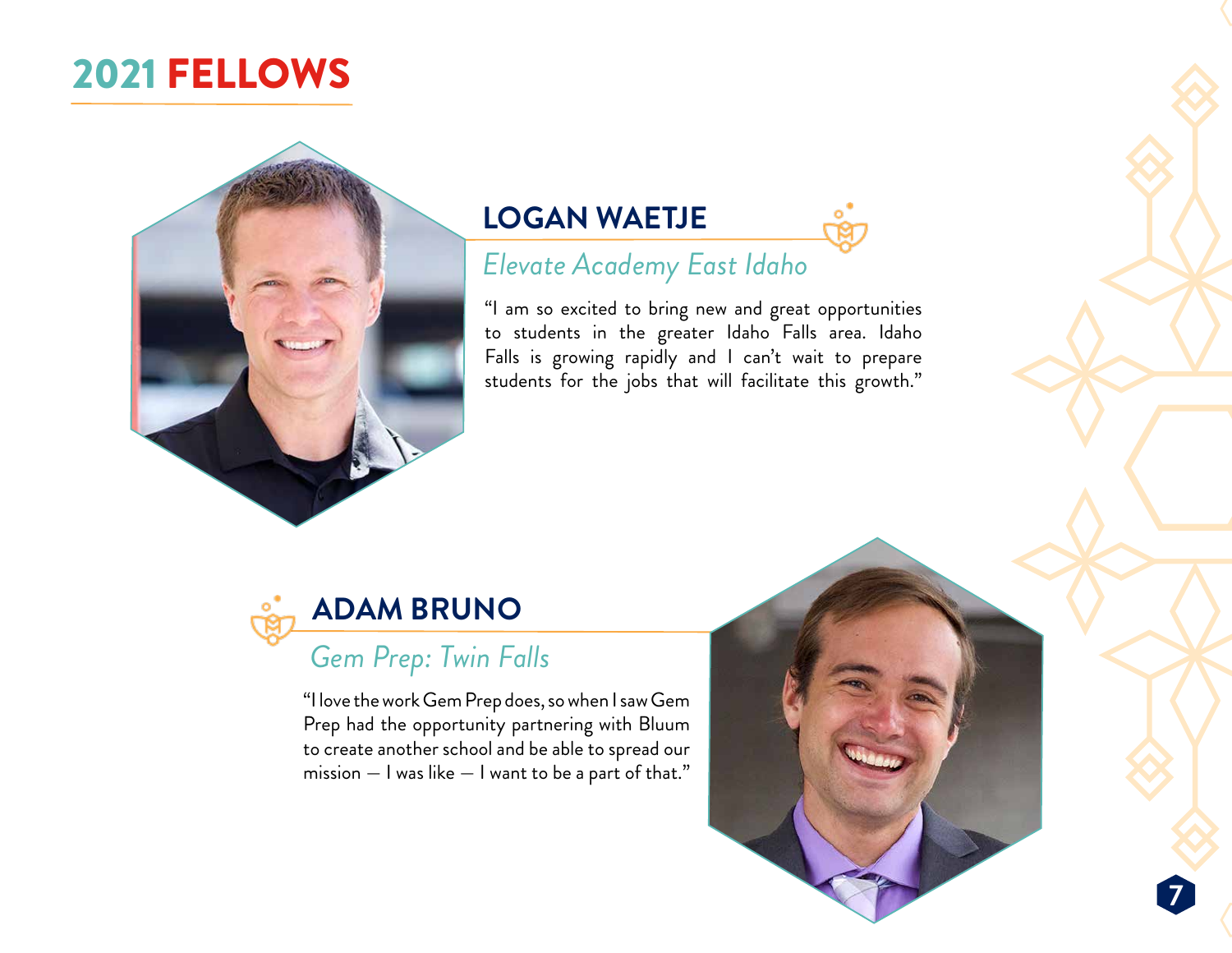### WE EMPOWER CHOICE

We empower education choice for families by supporting right-fit, high-performing options across 10 Idaho counties. In 2021, four Bluum partner schools opened their doors to students, creating 1,978 additional school seats. This includes Cardinal Academy, Gem Prep: Meridian North, Alturas Preparatory Academy, and RISE Charter School. Each school is unique in its own way. We are thrilled to welcome them to our portfolio of partner schools.

#### CARDINAL ACADEMY

Cardinal Academy is a free, public charter school in the Treasure Valley, which offers a flexible, personalized academic program for expectant and parenting students (including dads) in grades 9-12, ages 14-21. Students don't have to choose between working to support their new family and earning their high school diploma.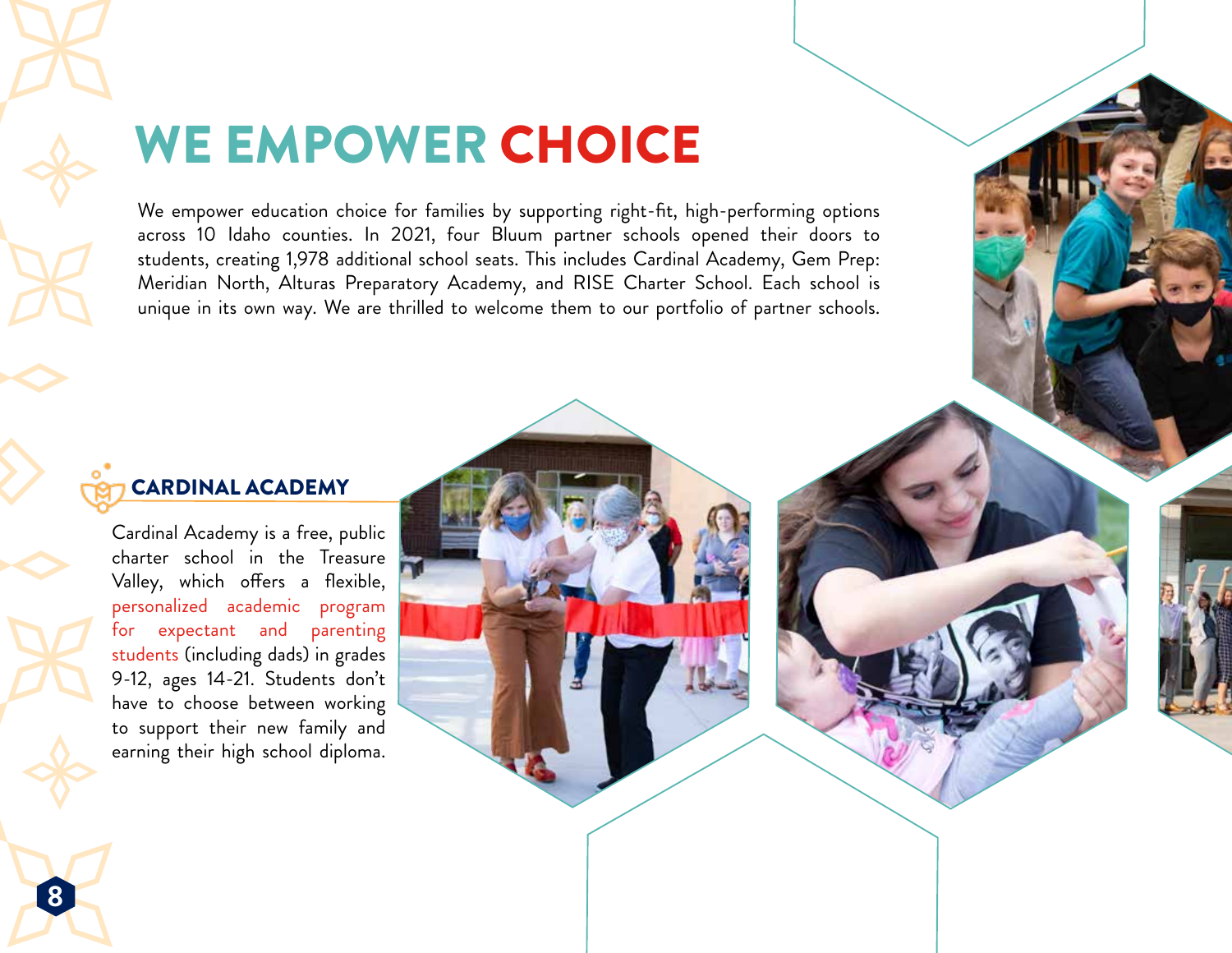#### GEM PREP: MERIDIAN NORTH

Gem Prep: Meridian North is the fourth brick and mortar school to open as part of Idaho's first home-grown charter management organization, Gem Innovation Schools. Gem's brick-andmortar schools seek to provide a rigorous, college-prep model using blended learning, computer-adaptive software, direct instruction from the teacher, and peer collaboration.

#### RISE CHARTER SCHOOL

Partnering with the Kimberly School District, RISE Charter School aims to serve the growing population of students in Kimberly. Students in grades 4-8 can choose RISE's exploratory, individualized approach to educating students.

#### ALTURAS PREPARATORY ACADEMY

APA is an extension of Alturas International Academy's K-5 International Baccalaureate school model, which features learning through small group instruction in multi-age classrooms. Serving grades 6-12, students now have the choice to continue this unique learning opportunity all the way through high school.

1,978 **Total New School Seats**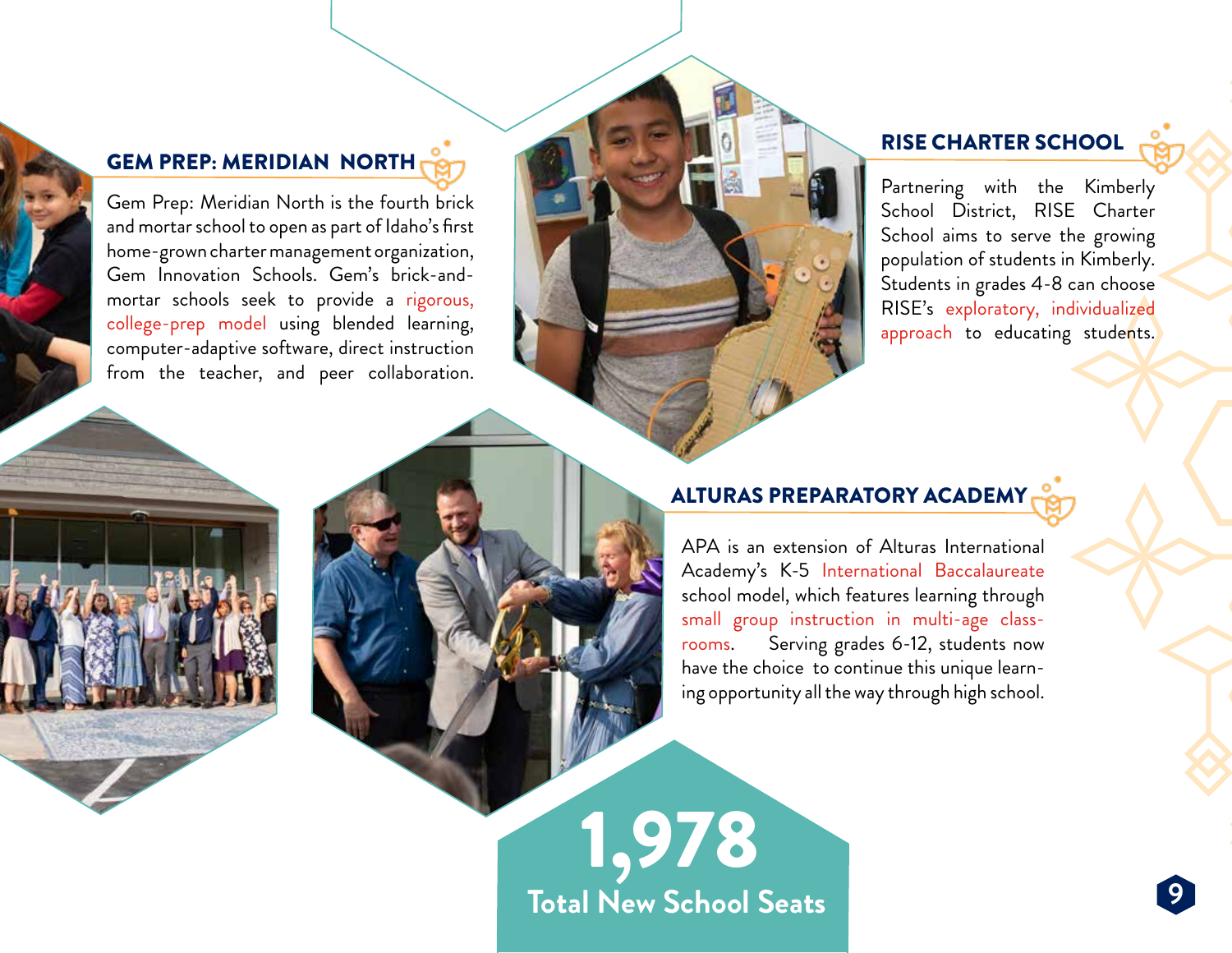### WE EMPOWER TRANSFORMATION

We empower transformation to ensure Idaho's children reach their fullest potential. This year, we have not only shared stories of how our schools are changing the lives of students and families, but have also conducted research and sought data to support and guide our efforts. In 2019, the J.A. and Kathryn Albertson Family Foundation provided funding to 17 Bluum partner schools for families to opt-into full-day kindergarten — free of charge. Beginning in 2021, and for the next three years, Bluum will support the analysis of IRI data for every Idaho school offering full-day kindergarten, in order to garner stronger longitudinal data around the impact on both "kindergarten outcomes" and "kindergarten preparedness." Another first-of-its-kind study produced in partnership with ECONorthwest, a highly reputable independent economic consulting firm, found that every \$1 million in Bluum grants and matching funds generates an additional \$1.9 million in economic activity in Idaho. Bluum grants, primarily from the J.A. and Kathryn Albertson Family Foundation (JKAF) and the federal Charter School Program, also create 60 jobs for every \$1 million spent.

#### CANCEL CULTURE VS. PARENT CHOICE *by Terry Ryan*

"So can parent and school choice survive "cancel culture"? All I know for sure is that there are a lot of parents hoping that their schools of choice, and the teachers working in them, can weather the latest versions of America's culture wars. Needy families and children in both red and blue states are depending on it."

"From fall 2020 to spring 2021, full-day kindergarteners made more progress than partial day including economically disadvantaged (ED) students, though ED students remain far behind."

*— Full-Day Kindergarten Analysis*

#### ALL DAY KINDERGARTEN IMPACT

#### *by Bryan Hassell, Public Impact*

"To the extent there's fadeout, we should be looking at what's happening in the fadeout grades. Consider this analogy: you're running a 4 person relay. The first leg runner is really amazing, but then then next three runners fall behind. You wouldn't react to this by saying "There's no point in running a great first leg." You'd say "how can we get better runners in legs 2-4, or better running from the runners we have."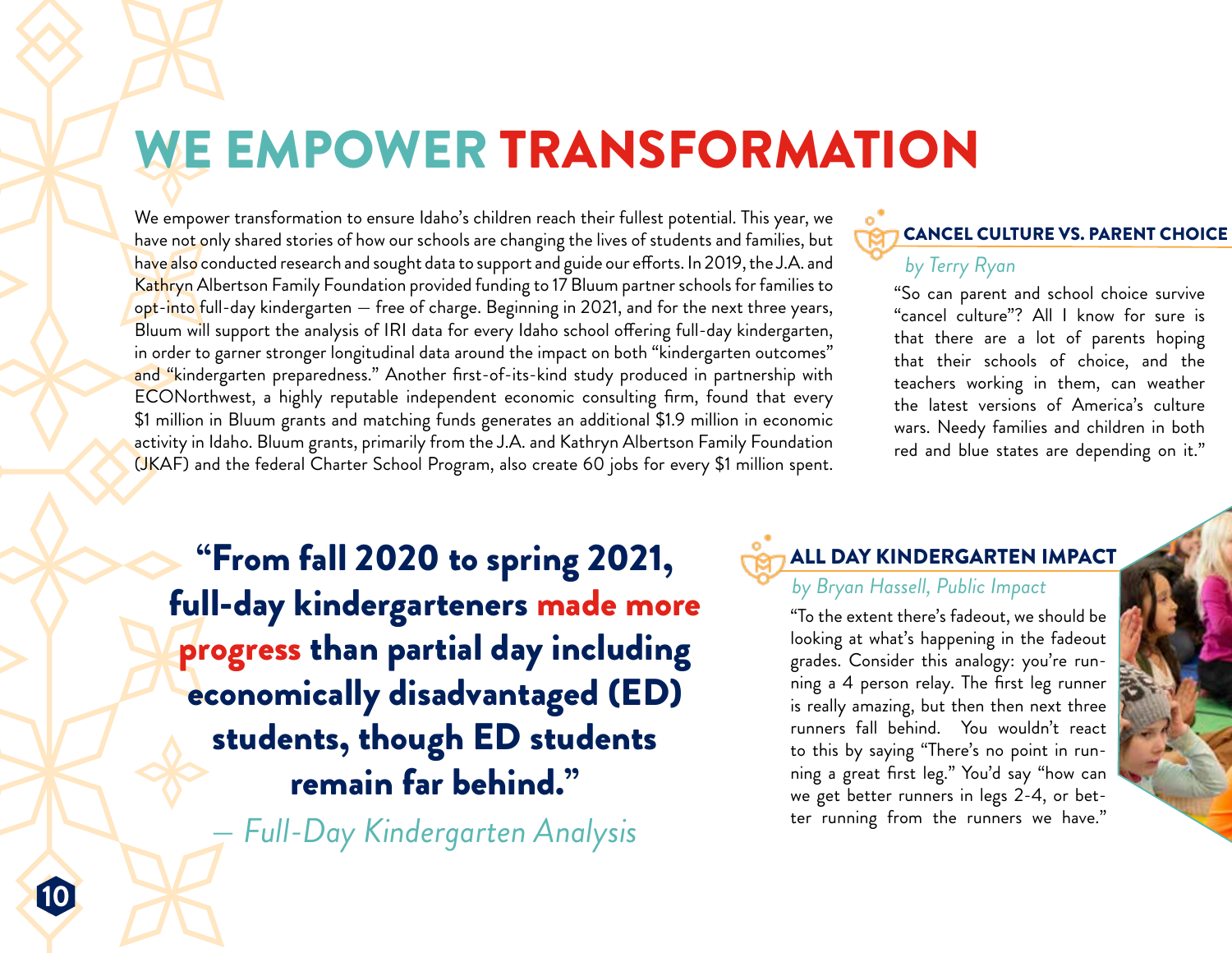#### WEIGHTED CHARTER LOTTERY

#### *by Alan Gottlieb*

"Having access to a school that uses a weighted lottery so that that school can achieve a mission that is appealing and attractive to the students and the students' families are important, as long as the preferences are granted in a very narrow way."

**11**

#### NEXT STEP READY

#### *by Lindsay Trombly*

"This school is here for the sake of our students' next steps. What are you going to do when you graduate from here. Even though there is learning in these walls, we work at how they can take this knowledge and apply it outside," Elevate's Career Placement Coordinator Brett Williams said.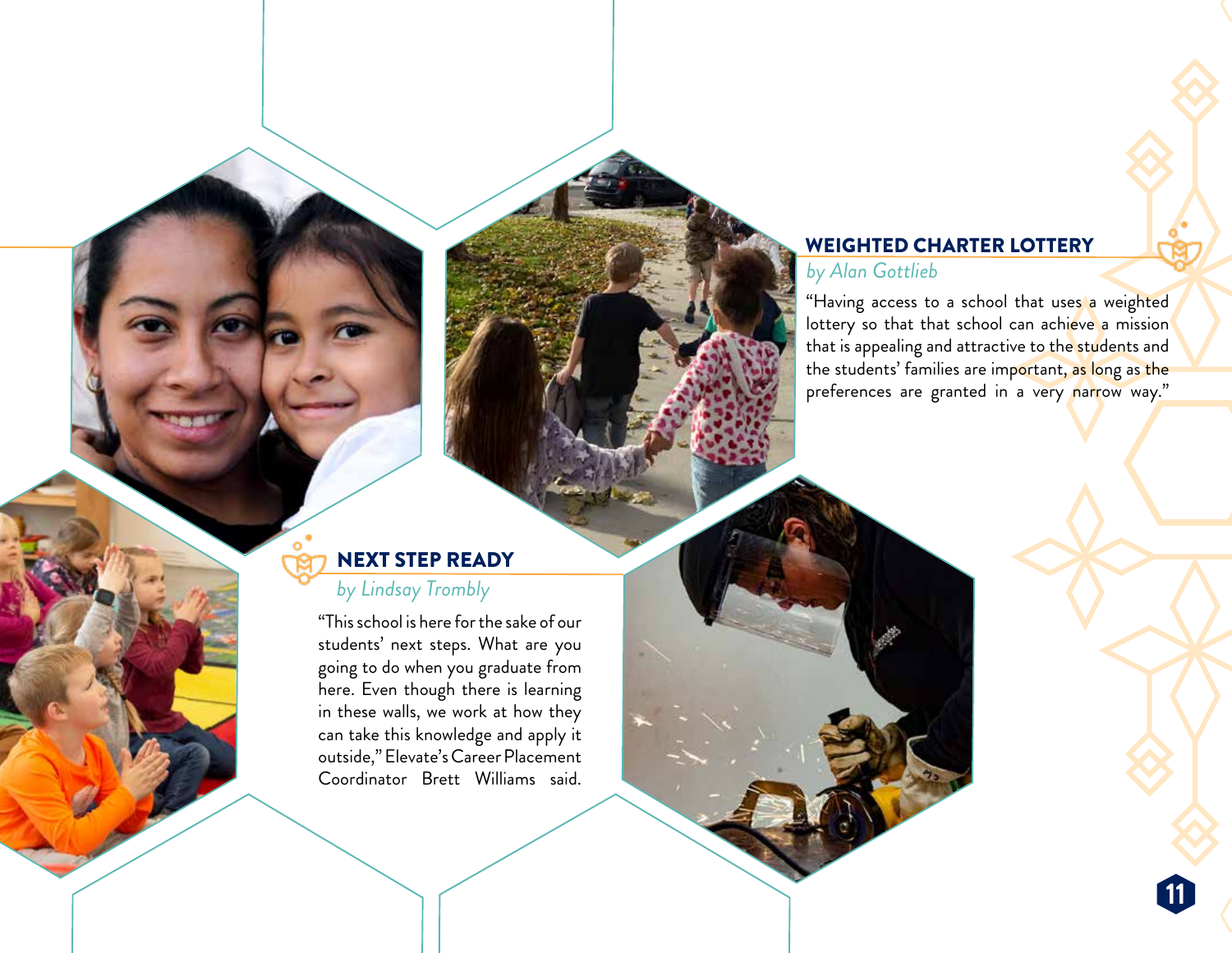### WE EMPOWER QUALITY

We empower quality of education by assessing the data, researching best practices, and applying feedback from our families and teachers. This year, The FDR Group interviewed 1,489 parents and 322 teachers, from 12 Idaho charters, to see how they felt their charter school's response was due to the pandemic. There was a positive response overall between parents and teachers.

## 89% of parents

"I trusted this school to do what was right for my child."

**12**



90% of parents

"My child's school did an excellent/good job during COVID-19."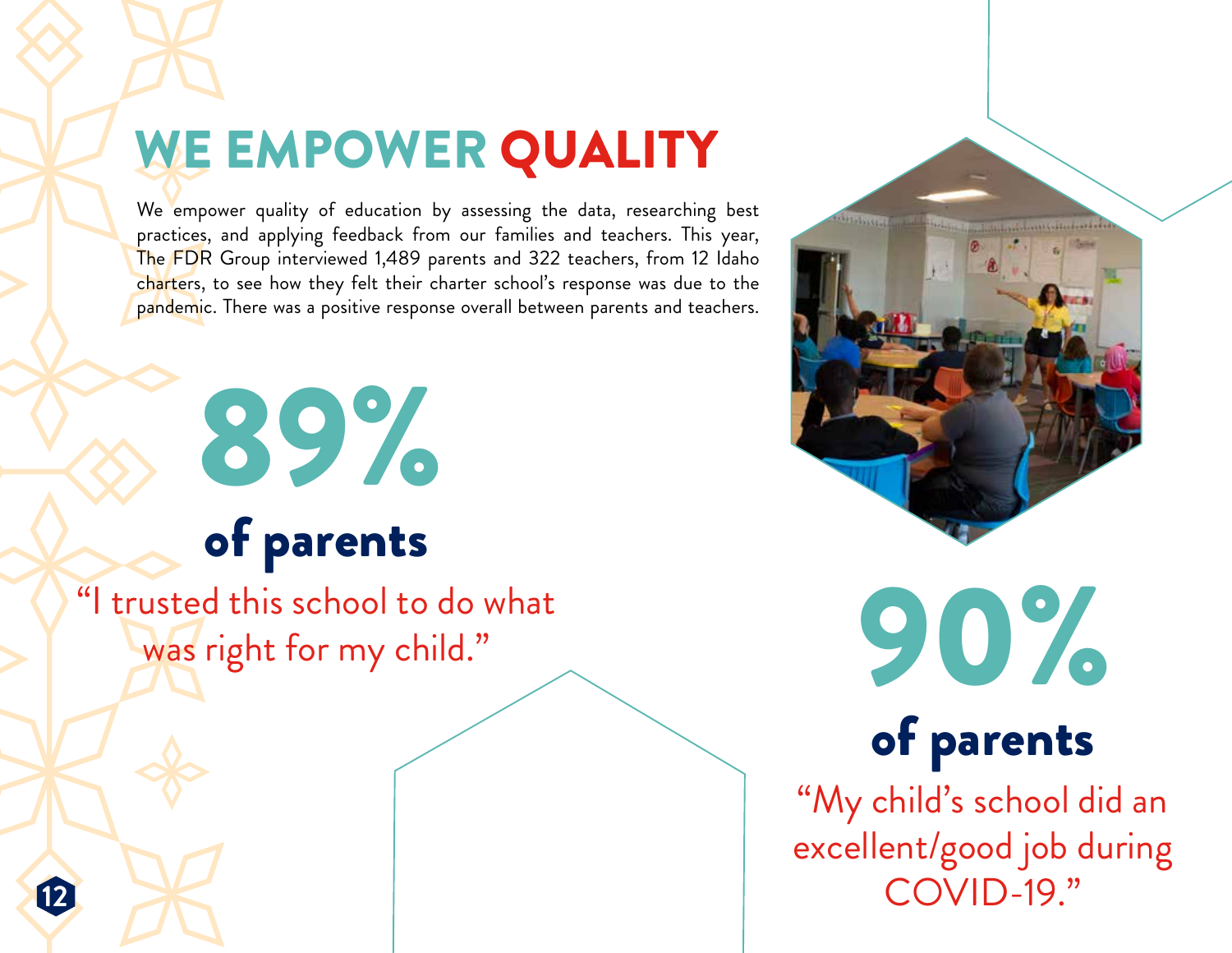

92% of parents "My school adapted quickly and decisively to the challenges it

faced."

"My school adapted quickly and decisively to the challenges it faced."

**"I was very, very skeptical going into it [the charter school]. After a couple years now, of witnessing what goes on in the school, and comparing it to other educational experiences that I've had, personally... there is a drastic difference in the focus on academics... And ultimately, I'm most impressed with how their approach to academics has helped my two sons."** 

*–Parent at Alturas Preparatory Academy*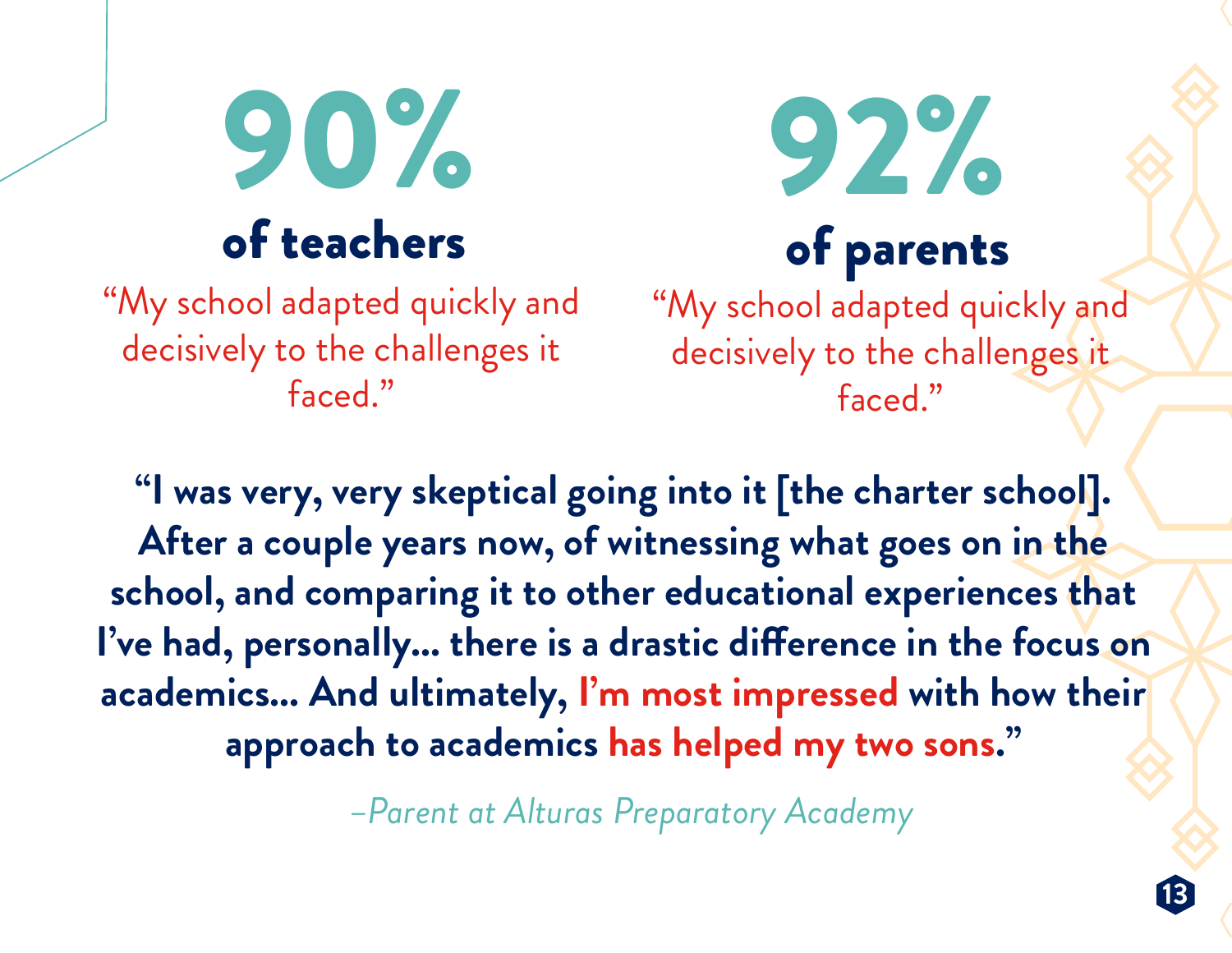### WE EMPOWER LEADERS TO FOCUS

By providing targeted technical support in various disciplines, we empower our school leaders to focus on what matters most – the children. Bluum has added four new team members this year to help continue supporting our partner schools through finance, communications, special education, grant management, academics, and governance support. Collectively we provided over 14,500 hours of technical assistance to our schools. We couldn't have accomplished all we have this year without our devoted funders the J.A. and Kathryn Albertson Family Foundation, the work of our Bluum board, and our two expert advisors: Emily McClure and Blake Youde at the Idaho Charter School Network. We are looking forward to a stellar 2022.

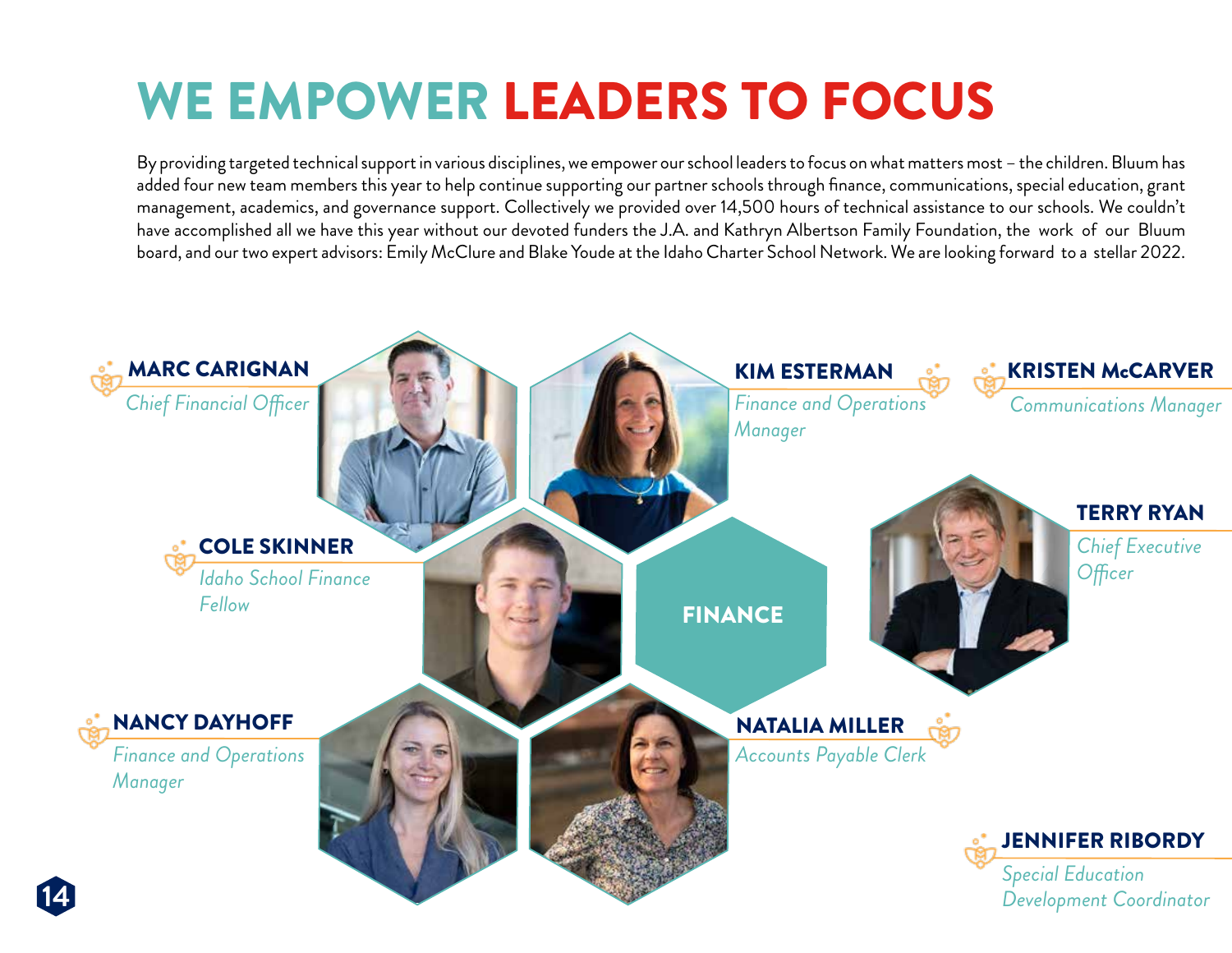



*Director of Federal Grants & Support*

#### LINDSAY TROMBLY

*Digital Communications Coordinator*

> COLLEEN MACKAY *New School Officer*

MARKETING & COMMUNICATIONS

्<br>पश्च

KEITH DONAHUE

*School Support Manager* 

SPECIAL EDUCATION MAX KOLTUV

*Chief Academic Program Officer*

#### ACADEMICS & **OPERATIONS**

**15**